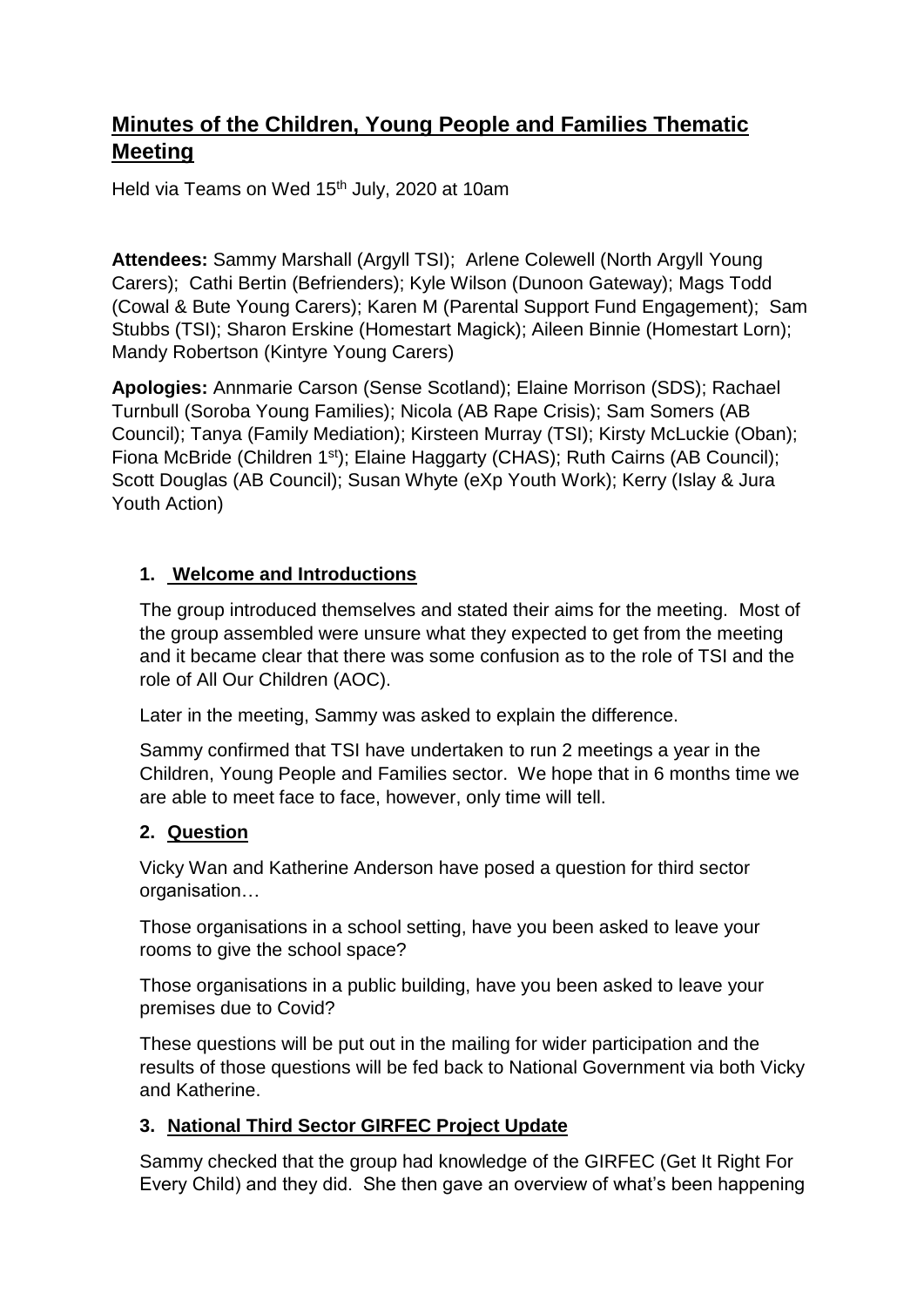since April, including consultations on digital inclusion, outside spaces and equality and rights.

These consultations can be located in the Children, Young People and Families section on the Argyll TSI website.

<https://www.argylltsi.org/engageempower1-145922.html>

GIRFEC sent a letter on 24<sup>th</sup> June to the First Minister, Deputy First Minister and Minister for Early Learning and Children asking for a meeting to discuss 5 key themes:-

- Extend funding into summer holidays
- Enable school based hubs to remain open for third sector organisations
- Prioritise support to schools for full time education once a new term starts
- Confirm support for Family support services
- Open public spaces for children to play

Sammy has not heard that this meeting has been convened but will update you as soon as she can.

# **4. Working with Community Learning and Development (CLD) in Youth Participation and Employability**

Brian Smith and Rhona Grant lead on these for Argyll & Bute Council and TSI have had conversation about partnership to amplify the voice of young people. This relationship is key for this sector to ensure that all voices are heard. There will be several opportunities to engage with CLD in the coming year.

# **5. Third Sector Engagement**

Sammy is new to the role, starting on 1<sup>st</sup> May, 2020. Sammy wants to know what third sector organisations require to help them move forward

Aileen Binner – How does Sammy see the role of All Our Children differing from TSI Children, Young People and Families (CYPF) group?

Sammy is responsible for representing the voice of third sector organisations at a local authority and national government in a strategic way. She will work with AOC to hear that voice

AOC are the bridge between the practitioners on the ground and the CPP management team who are bringing objectives to the table.

TSI CYPF meetings will take place twice a year. These meetings are an opportunity to network with others that you don't see very often. They will provide presentations for development and to give knowledge of what's on the horizon. .